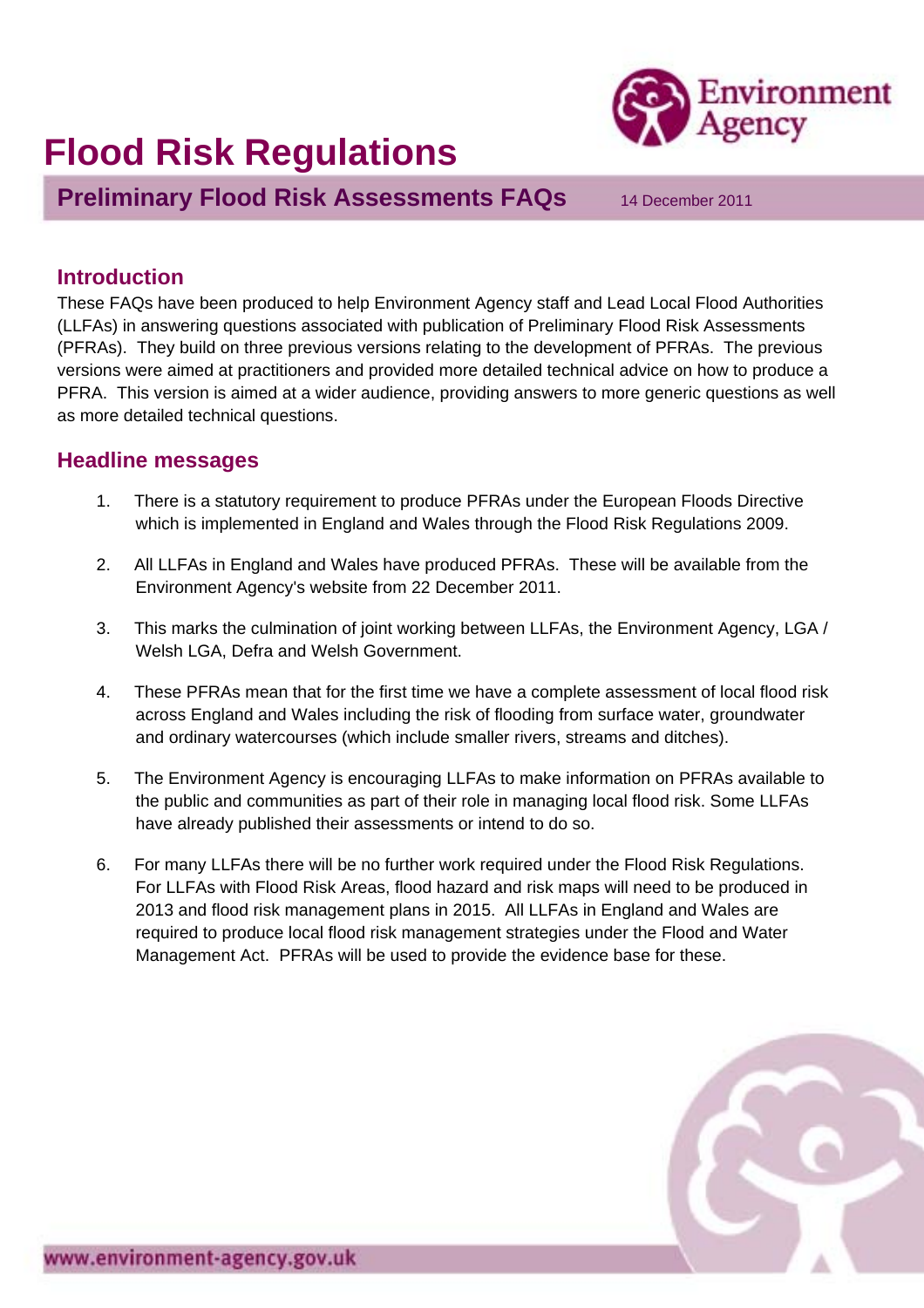# **General questions**

# **Q1. What is a PFRA?**

A PFRA is a high level assessment of flood risk involving the collection of information on past (historic) and future (potential) floods. This information has been used to identify Flood Risk Areas which are areas where flood risk is a significant issue (more on Flood Risk Areas can be found in Q15).

# **Q2. Why have they been produced?**

PFRAs have been produced to fulfil statutory requirements in the Flood Risk Regulations which implement the requirements of the European Floods Directive. The Directive gives a deadline that all PFRAs should be published by 22 December 2011.

## **Q3. What do they cover?**

A PFRA covers local sources of flood risk i.e. flooding from ordinary watercourses (which includes small rivers, streams and ditches), surface runoff, and ground water. They also acknowledge interactions with other sources of flooding i.e. main river, the sea and reservoirs.

# **Q4. Why are they important?**

They provide a comprehensive of assessment of flood risk from local sources across all of England and Wales. This has not been available previously.

# **Roles and responsibilities**

# **Q5. Who is responsible for producing a PFRA?**

LLFAs are required to produce a PFRA covering flood risk from local sources and the Environment Agency for main river, the sea and reservoirs. This is consistent with responsibilities in the Flood and Water Management Act 2010.

A PFRA has been produced by every LLFA in England and Wales (174 in total - 152 in England and 22 in Wales). Some LLFAs collaborated to produce PFRAs, so a total of 170 have been produced. These represent the first major demonstration of LLFAs taking on their new local flood risk management responsibilities under the Flood and Water Management Act and the Regulations.

The Environment Agency is responsible for producing a PFRA for main rivers, the sea and reservoirs. However, we have an exemption from this stage as we already map and plan for these sources of flood risk. The Environment Agency will be required to fulfil the next stages of the Regulations including the production of hazard and risk maps and flood risk management plans (see Q20).

# **Q6. What is the role of the Environment Agency in producing PFRAs?**

The Environment Agency has a number of roles under the Flood Risk Regulations and as part of delivering our strategic overview / oversight role as enshrined in the Flood and Water Management Act.

customer service line 08708 506 506

incident hotline 0800 80 70 60

floodline 0845 988 1188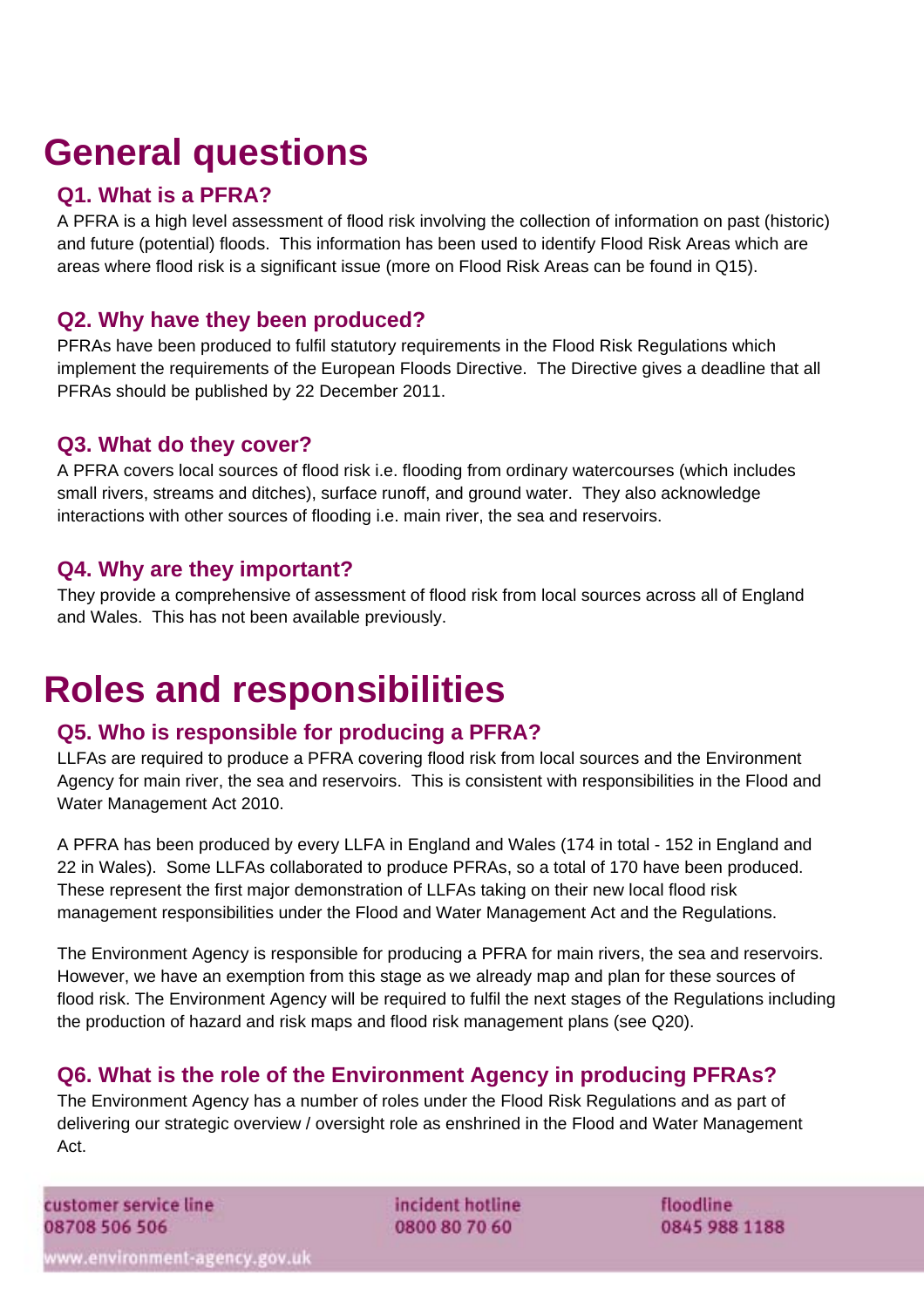We are responsible for:

- Producing [guidance a](http://www.environment-agency.gov.uk/research/planning/125459.aspx)nd supporting tools
- Working with LLFAs at the local level
- Reviewing PFRAs and Flood Risk Areas
- Publishing PFRAs

To help LLFAs develop their PFRAs we provided guidance, tools and indicative Flood Risk Areas (see Q15) in December 2010. Our local staff have worked closely with LLFAs to help them interpret the requirements and deliver compliant PFRAs. We have also provided an e-learning course, skills development workshops and FAQs.

The Environment Agency has a duty under the Regulations to review PFRAs and Flood Risk Areas. PFRAs were submitted by LLFAs to the Environment Agency on 22 June 2011. The purpose of our review was to check compliance with the Regulations, guidance and reporting requirements.

Our local staff carried out a comprehensive review of all PFRAs. A national sample review of approximately 10% of PFRAs was completed, this included a check of the review completed by our local staff and an independent review of the PFRA. Following the national sample review a briefing was issued to Environment Agency and LLFA staff identifying some issues to be followed up. The findings of the national review were endorsed by the Environment Agency's national review panel (consisting of the Environment Agency programme board for the Flood Risk Regulations and Flood and Water Management Act with the exception of the Defra and Welsh Government representatives).

The national review panel findings were presented to Regional Flood and Coastal Committees / Flood Risk Management Wales for comment and endorsement. Environment Agency regional directors provided the final step in the sign-off of the Environment Agency's view of PFRAs.

We also have a duty to publish PFRAs but we have been encouraging the LLFAs who produced them to do this as part of their local leadership role in flood risk management. The Environment Agency will also report key elements to the European Commission by the end of March 2012.

#### **Q7. Who is responsible for the content of PFRAs?**

PFRAs have been produced by LLFAs and therefore the content is the responsibility of LLFAs.

The Environment Agency has reviewed the PFRAs to ensure compliance (see Q6) and as part of our strategic overview / oversight role, we have also provided comments on the assessments on the basis of our local knowledge and understanding. LLFAs were not required to take into account these comments if they were not related to compliance with the legislation and guidance.

### **Q8. Who is responsible for dealing with queries on PFRAs?**

Any specific queries on a PFRA received by the Environment Agency will ideally be directed to the relevant LLFA. Although the Environment Agency is responsible for ensuring PFRAs are published, LLFAs are responsible for the content of the documents. The Environment Agency will be able to

customer service line 08708 506 506

incident hotline 0800 80 70 60

floodline 0845 988 1188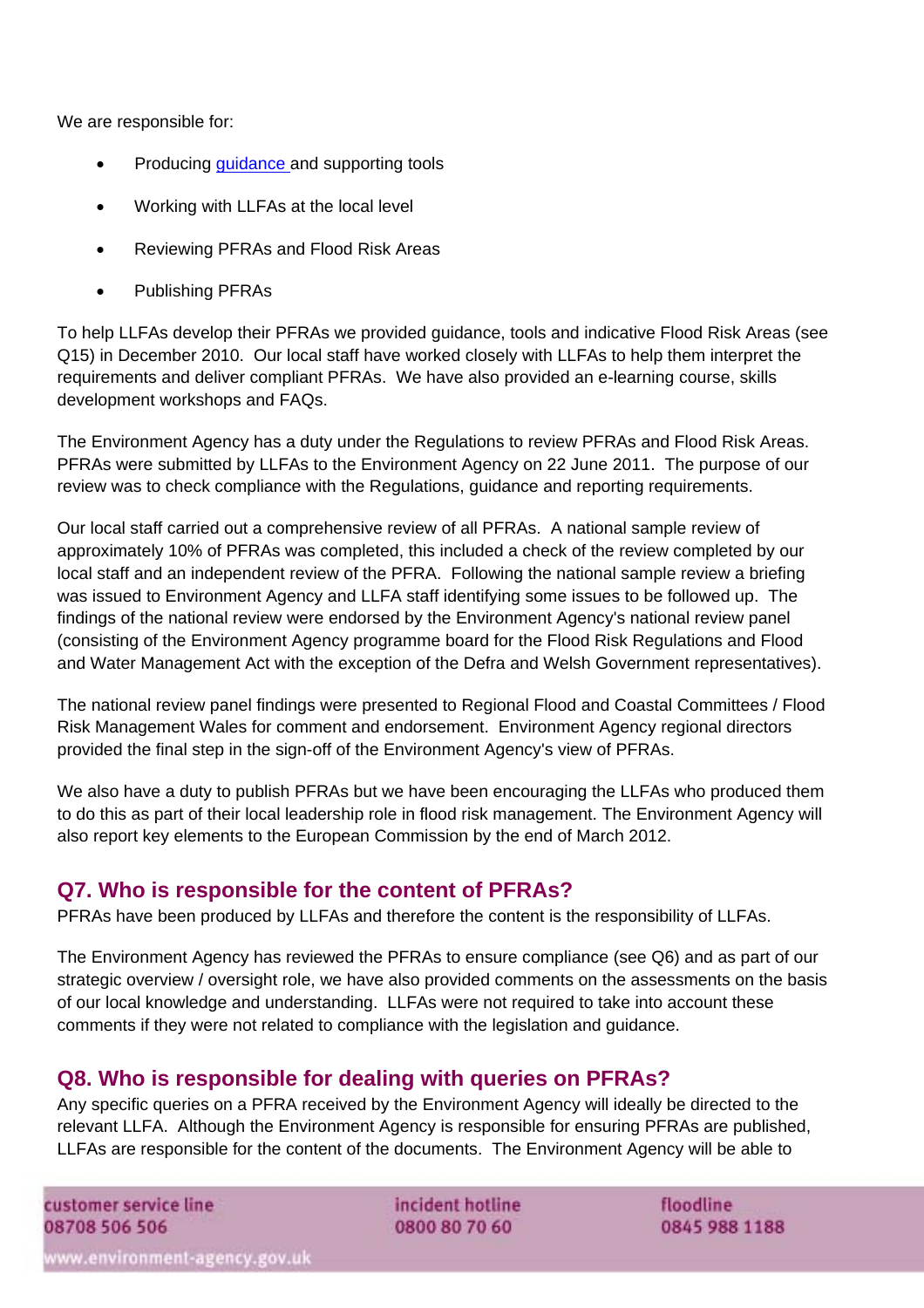provide answers to generic questions about the production and purpose of PFRAs, but we will not be able to answer specific questions on the detail of an individual assessment.

### **Q9. Are all PFRAs compliant?**

The Environment Agency reviewed all PFRAs and agreed they were compliant (see Q6 for further information on our compliance checking) with the exception of some additional Flood Risk Areas proposed in one PFRA. These additional Flood Risk Areas did not meet the criteria and thresholds identified in Government Guidance.

In accordance with the Regulations as the Environment Agency and the LLFA were unable to agree on the Flood Risk Areas, the matter has been referred to the Minister to make a final determination. Defra expect this decision to be made in January 2012.

Although the European Directive sets a deadline of 22 December for publication of PFRAs, this does not include the identification of Flood Risk Areas. There is no specific deadline for identification of Flood Risk Areas in the Directive, however the Commission has since proposed that Member States should report on this within 6 months of publication of the PFRAs.

As the PFRA with the contested Flood Risk Areas is otherwise compliant and meets the needs of the Directive, we are publishing the PFRA with a caveat that the additional areas are subject to a Ministerial determination.

# **Publishing & using PFRAs**

### **Q10. Where will PFRAs be published?**

The Environment Agency has a duty under the Regulations to publish PFRAs and therefore our website will provide a 'hub' for all PFRAs (see Q6). We have encouraged LLFAs (as the authors of the assessments) to demonstrate ownership and publish their own PFRAs on their websites. If a LLFA has published its own PFRA, the Environment Agency will provide a link to its website. If a LLFA has not informed us of their intention to publish, or provided a link to their website, we will be publishing it on the Environment Agency's publications catalogue. If a LLFA at a later date decides to publish its own PFRA, we can remove it from our publications catalogue.

We will be publishing PFRAs by river basin district. LLFAs will be listed under the river basin district they fall mostly within. We are currently working on updating our website. The existing PFRA page will change to become the home page for all matters relating to the Flood Risk Regulations.

# **Q11. What information should be published?**

Publication of a PFRA should include all supporting information and annexes with the exception of any GIS layers as these are technical files which will not be accessible to the public.

incident hotline 0800 80 70 60

floodline 0845 988 1188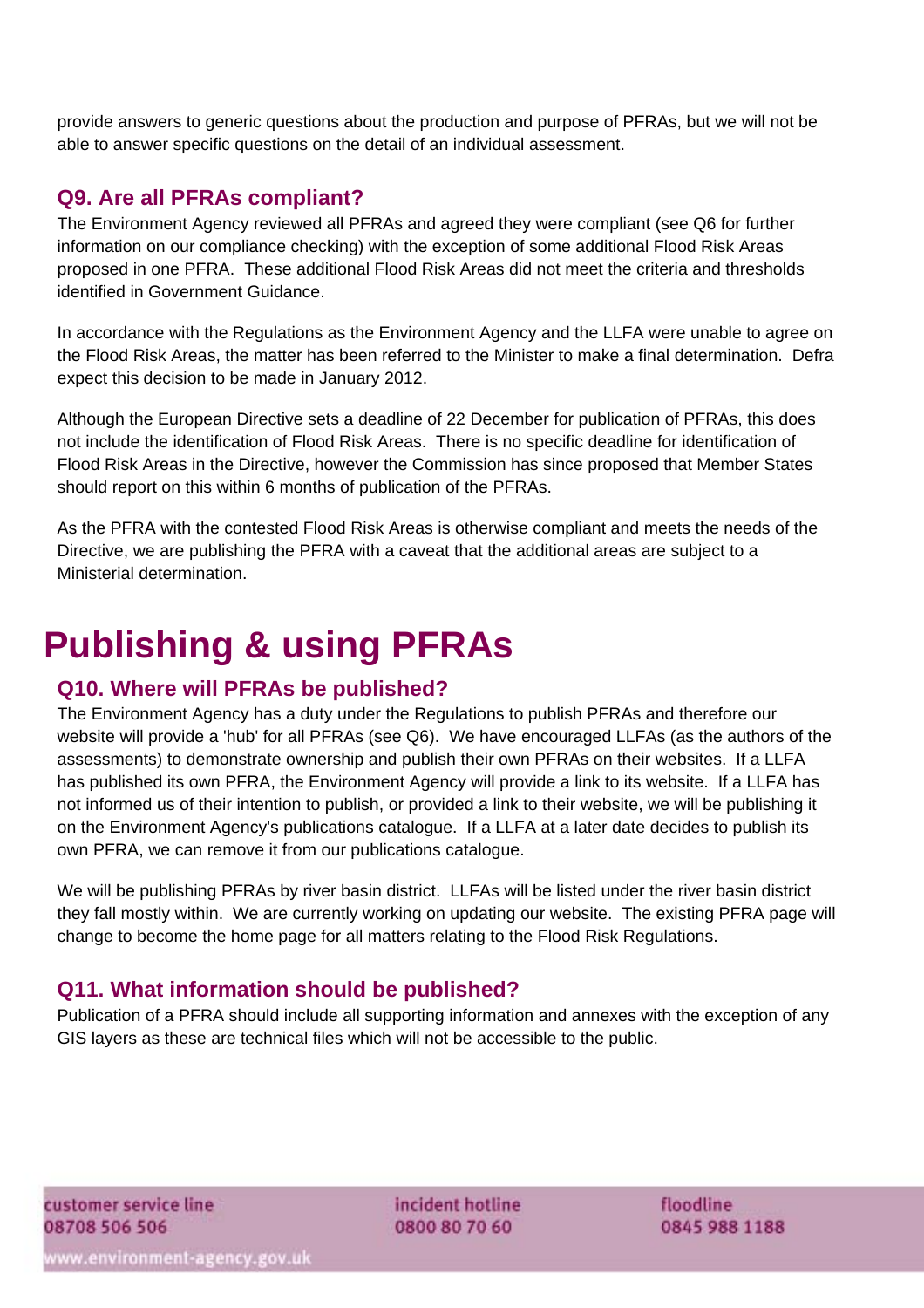# **Q12. Do LLFAs have to publish maps of their 'locally agreed surface water information' as part of their PFRAs?**

A map or maps of future floods should be included in preliminary assessment reports as identified in the Environment Agency PFRA guidance, but there is no need to publish a detailed map of surface water flood risk associated with the 'locally agreed surface water information'.

The maps should have been produced at the LLFA level i.e. at a scale enabling the entire local authority boundary to be shown on one map. As the PFRA is a high-level screening exercise, it should not describe risk to individual properties or even at street-level. Any maps produced should include appropriate caveats in relation to the accuracy of the underlying information and the extent to which it can support conclusions at particular scales. The 'locally agreed surface water information' only needs to be summarised in the PFRA i.e. by identifying what it is comprised of (Environment Agency national surface water maps or local information) and where and, if known, the drainage capacity.

Suitable wording for our surface water maps (Areas Susceptible to Surface Water Flooding (AStSWF) and Flood Map for Surface Water (FMfSW)) can be found in our guidance on 'Using surface water flood risk information' (see p21 & 22) which is available on Datashare.

If a LLFA wishes to publish a more detailed map of their locally agreed surface water information, they need to be clear they understand the licensing arrangements around the Environment Agency's national surface water maps. LLFAs can do this by checking the terms of their licence agreement and also by reading the guidance on 'Using surface water flood risk information'.

The Environment Agency is working with LLFAs to determine what surface water information needs to be made available to customers to best meet their requirements.

# **Q13. How should PFRAs or 'locally agreed surface water information' be used in land use planning activities?**

The PFRA is a high level screening exercise and should not be used by Local Planning Authorities to make decisions on individual planning applications, although the information gathered for the PFRA may help inform decisions. The Environment Agency's PFRA guidance (section 1.4.3) describes how Strategic Flood Risk/Consequence Assessments, which provide an evidence base to inform strategic plans and decisions on planning applications, are likely to contain information which can be used in a PFRA, and may be updated using data gathered in the PFRA process.

Our guidance on 'Using surface water flood risk information', which can be found on Datashare, identifies how surface water flood risk information should be used for land use planning (see page 30).

# **Q14. Can the Environment Agency give any advice to LLFAs in relation to possible concerns about any property or insurance implications of sharing information from PFRAs/locally agreed surface water information?**

Insurers already have access to historic claims, models and commercial products similar to the Environment Agency's national surface water maps that show surface water flood risk information. They use their information to make decisions on risk in order to set premiums and excesses using a range of information.

customer service line 08708 506 506

incident hotline 0800 80 70 60

floodline 0845 988 1188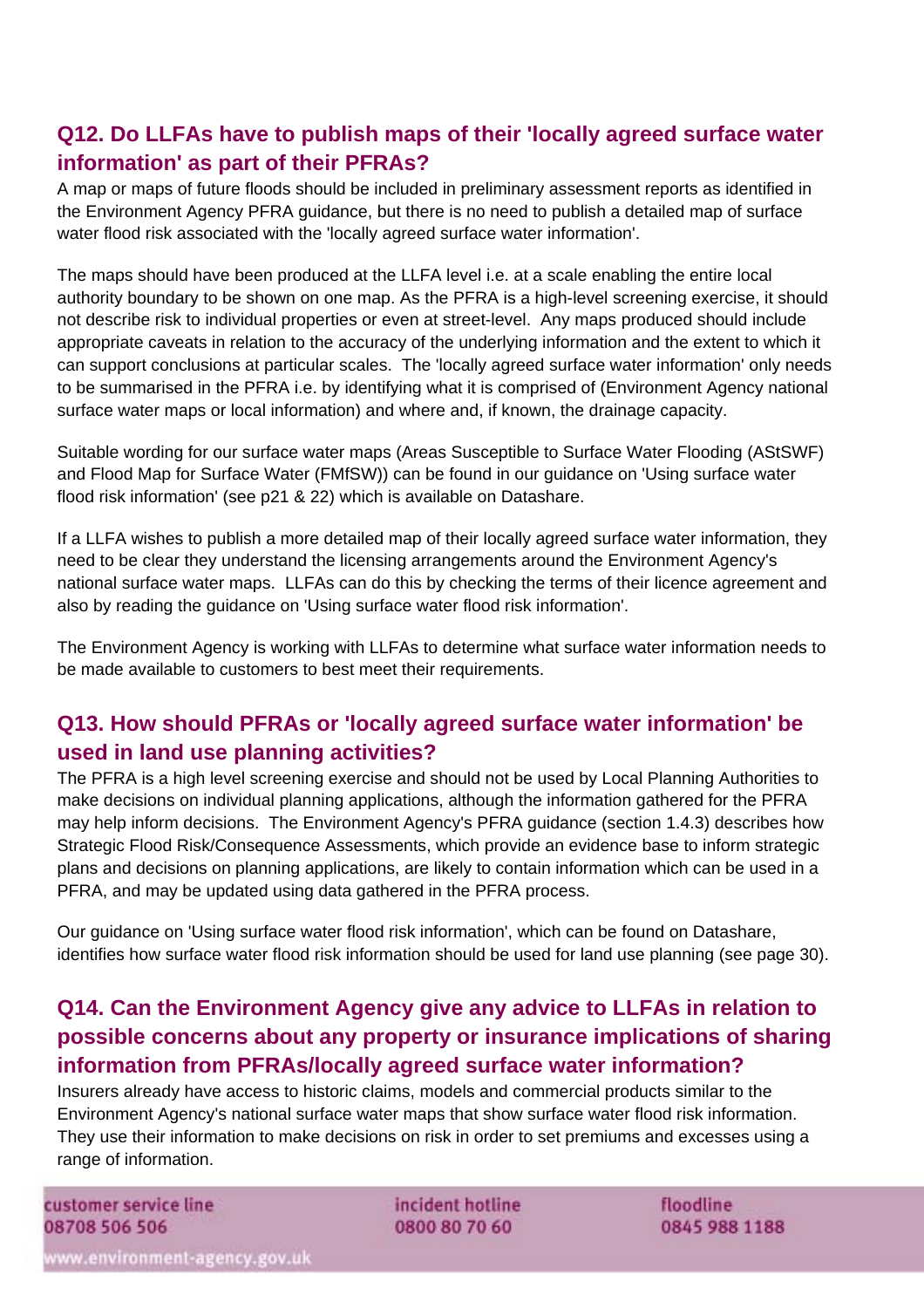The Environment Agency and Association of British Insurers are in regular dialogue over the provision of flood risk information to the insurance industry. This includes the most appropriate use of surface water mapping.

Legislation requires risk management authorities to share flood risk information which should increase awareness and engagement. LLFAs should be aware that there may be legal implications if information is withheld in an area which subsequently floods.

# **Flood Risk Areas**

## **Q15. What is a Flood Risk Area?**

A Flood Risk Area in England is defined as exceeding a 'significant' threshold of 30,000 people at risk from flooding. The threshold is 5,000 for Wales. In Wales a lower threshold was selected to enable the risks in Wales to be adequately represented. As settlements are smaller and the source and nature of surface water problems are different, this threshold enables known risks in the Welsh valleys and other specific locations to be included.

The thresholds were determined by Ministers following feedback from workshops held with LLFAs in September 2010. Ministers were keen to take a proportionate approach for the first cycle of the Flood Risk Regulations and concentrate on a few areas of highest risk. This approach also enables England and Wales to take a more proportionate approach to managing flood risk through other mechanisms such as local flood risk strategies. More information can be found on local flood risk management strategies on the [Environment Agency's e-learning](http://learning.environment-agency.gov.uk/courses/FCRM/capacity/lfs/) and in the [LGA framework.](http://www.local.gov.uk/web/10161/topic-climate-change/-/journal_content/56/10161/3189331/ARTICLE-TEMPLATE) Welsh Government will also shortly be making their guidance available on their [website.](http://wales.gov.uk/topics/environmentcountryside/epq/waterflooding/flooding/?lang=en)

Ten Flood Risk Areas have been identified in England covering approximately a third of properties at risk of surface water flooding in England. Eight have been identified in Wales covering approximately 40% of all properties at risk of surface water flooding in Wales.

### **Q16. How were the Flood Risk Areas defined?**

The Flood Risk Areas were produced based on a method identified in Defra / Welsh Government's [guidance.](http://archive.defra.gov.uk/environment/flooding/documents/interim2/flood-risk-method.pdf) As a starting point for LLFAs, the Environment Agency used its national surface water mapping products to define indicative Flood Risk Areas.

### **Q17. I am in a Flood Risk Area, what does it mean?**

Being in a Flood Risk Area should not affect individual householders and not all properties in a Flood Risk Area will be at risk of flooding. The PFRA is a high level screening exercise based on existing information to identify areas at a significant risk of flooding. They have been identified to focus our efforts on where we need to better understand the risk of flooding so we can map and plan to manage it and to do so consistently across England and Wales. The production of flood hazard and risk maps, and flood risk management plans for each Flood Risk Area should mean the risk becomes better understood and managed.

incident hotline 0800 80 70 60

floodline 0845 988 1188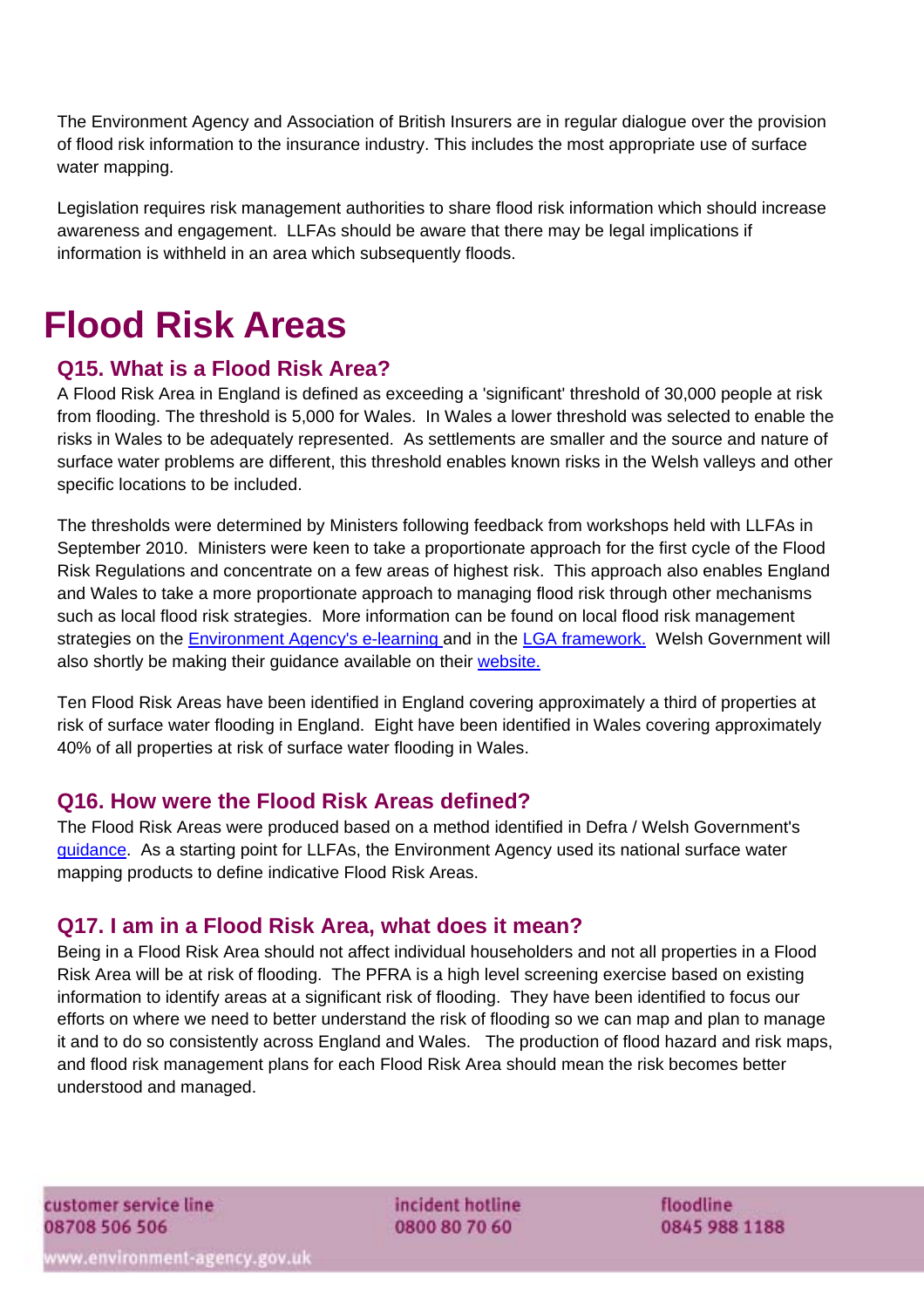## **Q18. I'm not in a Flood Risk Area, so does that mean there is no flood risk?**

The determination of Flood Risk Areas is not intended to identity all local flood risks. Rather, it is intended to identify areas where the potential for local flooding exceeds significance thresholds determined by Ministers (see Q15). It is also important to remember that Flood Risk Areas only cover local sources of flood risk and not risks of flooding from rivers, the sea and reservoirs.

Local flood risks that fall below the Government's thresholds for the purposes of the Regulations can still be dealt with through Local Flood Risk Strategies and exercise of functions under the Flood and Water Management Act, for which the Government has provided funding for all LLFAs. See sections 2.1 & 2.2 of the Defra/Welsh Government guidance. These other mechanisms offer LLFAs greater flexibility in using the appropriate mechanisms for managing local flood risk.

# **Q19. If a LLFA does not have a Flood Risk Area, does it mean that they will not get funding to manage local flood risks?**

No, the funding of local flood risk will not be determined primarily by the Flood Risk Areas under the Regulations (see response to Q19 and sections 2.1 & 2.2 of the Defra / Welsh Government guidance).

For English LLFAs, Defra recently announced funding for local authorities to manage local flood risk which is not linked to the Regulations. Instead of meeting the full costs of just a limited number of projects, the new approach could make Government money available towards any worthwhile scheme over time. Funding levels for each scheme will relate directly to the number of households protected, the damages being prevented, plus the other benefits a scheme would deliver. For the first time, grants for surface water management and property-level protection will be available alongside funding for other risks and approaches. More information can be found on [Defra's website](http://www.defra.gov.uk/environment/flooding/funding-outcomes-insurance/funding/).

For Welsh LLFAs, the Welsh Government has confirmed that it will continue to provide additional funding for the 2012/2013 financial year to support the ongoing implementation of the Flood and Water Management Act and the Flood Risk Regulations.

# **Next steps**

#### **Q20. What happens next? For LLFAs in Flood Risk Areas**

Hazard and risk maps need to be produced by June 2013 and flood risk management plans by June 2015 apply. The Environment Agency is working on the approach to delivering these stages. We are currently piloting potential improvements to our national surface water mapping. Working with the Welsh Government, the Environment Agency has agreed to produce surface water hazard and risk maps meeting the requirements of the Regulations for all of Wales. It is anticipated that the Environment Agency will produce surface water hazard maps meeting the requirements of the Regulations for all of England; a decision on this will be made in spring 2012 following the current pilot testing. The Environment Agency will also provide guidance in spring 2012 for LLFAs in England who wish to use or develop their own hazard and risk mapping.

customer service line 08708 506 506

incident hotline 0800 80 70 60

floodline 0845 988 1188